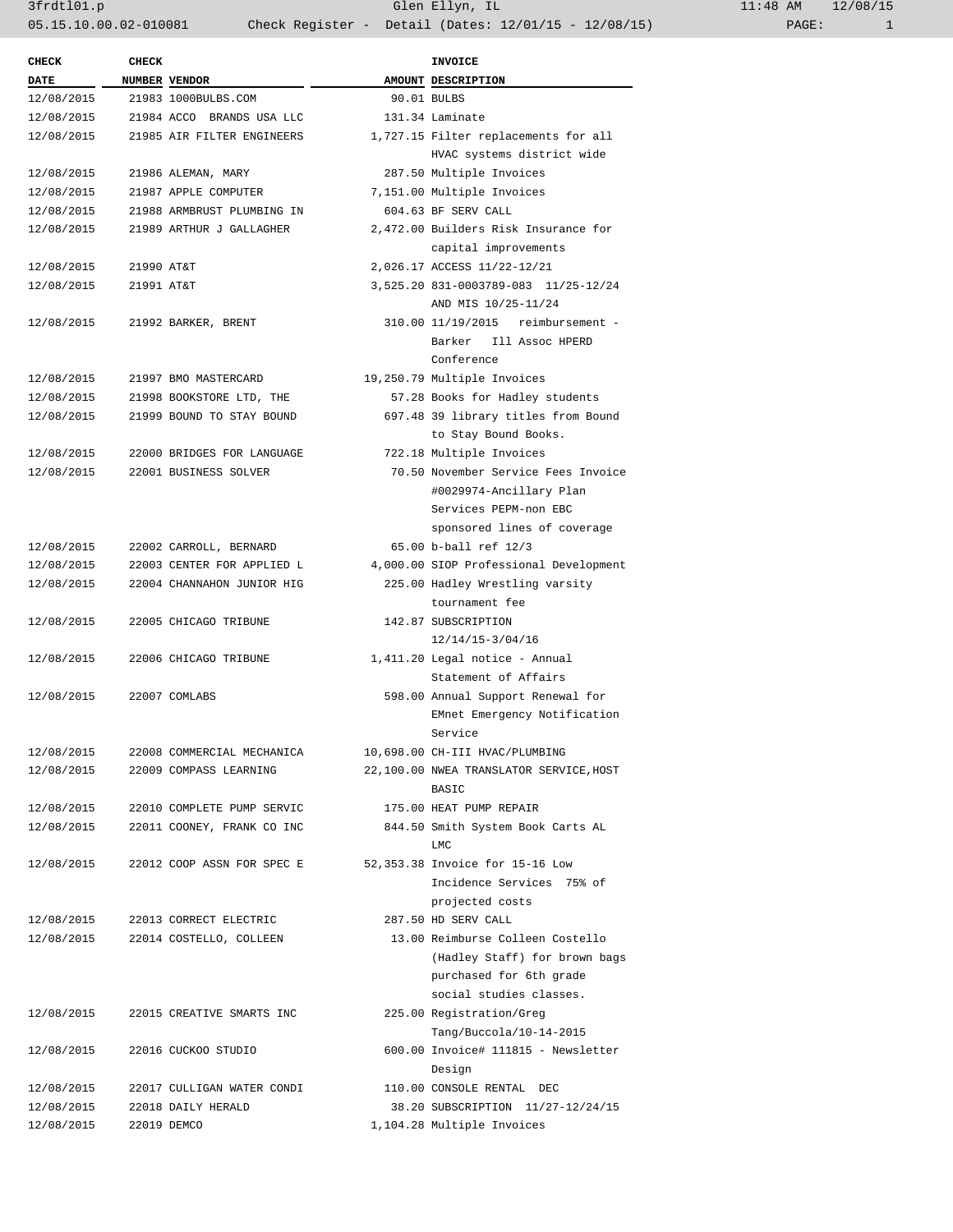| <b>CHECK</b> | <b>CHECK</b> |                            | <b>INVOICE</b>                          |
|--------------|--------------|----------------------------|-----------------------------------------|
| <b>DATE</b>  |              | <b>NUMBER VENDOR</b>       | AMOUNT DESCRIPTION                      |
| 12/08/2015   |              | 22020 DIVERSIFIED OFFICE C | 2,970.00 22 day of custodial services   |
|              |              |                            | rendered for Hadley Jr. High            |
|              |              |                            | School until a night time               |
|              |              |                            | custodian was hired for the             |
|              |              |                            | open position                           |
| 12/08/2015   |              | 22021 DUPAGE SECURITY SOLU | 182.00 Multiple Invoices                |
| 12/08/2015   |              | 22022 EASTER SEALS METROPO | 5,262.00 15 Days Tuition for D41        |
|              |              |                            | Student Start Date 10/8/15              |
|              |              |                            | Invoice #12448                          |
| 12/08/2015   |              | 22023 EBSCO INFORMATION S  | 1,923.00 Annual Renewal for EBSCO       |
|              |              |                            | Databases for LMC's                     |
| 12/08/2015   |              | 22024 ELENS & MAICHIN ROOF | 97,317.00 CH-III ROOFING/SHEET METAL    |
| 12/08/2015   |              | 22025 ELLIOTT CONSTRUCTION | 36,000.00 CH -III CONCRETE              |
| 12/08/2015   |              | 22026 ESCOBAR HERNANDEZ, G | 34.74 SPANISH LIAISON MILEAGE           |
| 12/08/2015   |              | 22027 ESSENTRA             | 216.55 Teacher's Tape                   |
| 12/08/2015   |              | 22028 FED EX OFFICE        | 32.15 POSTAGE                           |
| 12/08/2015   |              | 22029 FGM ARCHITECTS-ENGIN | 7,714.28 Multiple Invoices              |
| 12/08/2015   |              | 22030 FOLLETT SCHOOL SOLUT | 360.26 Multiple Invoices                |
| 12/08/2015   |              | 22031 FOREST PRESERVE-DUPA | 210.00 PBL Experience/Field Trip        |
| 12/08/2015   | 22032 FQC    |                            | 30,402.00 CH-III CONSTRUCTION           |
|              |              |                            | MANAGEMENT                              |
| 12/08/2015   |              | 22033 FRANCZEK RADELET & R | 4,809.50 Multiple Invoices              |
| 12/08/2015   |              | 22034 G.M. SUPPLIES LTD    | 68.95 Workroom Supplies                 |
| 12/08/2015   |              | 22035 G.W.BERKHEIMER CO.,  | 39.26 PIPE BOOT, COIL PIPE              |
| 12/08/2015   |              | 22036 GIANT STEPS          | 10,564.82 Multiple Invoices             |
| 12/08/2015   |              | 22037 GLENBARD WEST HIGH S | 175.00 Hadley Fall Orchestra concert    |
| 12/08/2015   |              | 22038 GLENBARD ELECTRIC SU | 11.14 LEVITON SWITCH                    |
| 12/08/2015   |              | 22039 GRAINGER INC, W W    | 116.96 CONVEX MIRROR, FAN               |
| 12/08/2015   |              | 22040 GRAYBAR ELECTRIC CO  | 112.30 Multiple Invoices                |
| 12/08/2015   |              | 22041 HEALTH MANAGEMENT SY | 55.44 Employee Assistance Program       |
|              |              |                            | for December                            |
|              |              |                            | Invoice#20611215                        |
| 12/08/2015   |              | 22042 HEINEMANN            | 505.32 11/5/2015 Professional           |
|              |              |                            | Development                             |
| 12/08/2015   |              | 22043 HUFCOR INC DBA HUFCO | 3,190.00 CH-III OPERABLE PARTITIONS     |
| 12/08/2015   |              | 22044 ILLINOIS CENTRAL SCH | 66,408.56 NOVEMBER TRANSPORTATION       |
| 12/08/2015   |              | 22045 INNOVENTION SYSTEM L | 350.00 Translating                      |
| 12/08/2015   |              | 22046 INTERNATIONAL PLASTI | 168.53 11/19/2015 Book room             |
|              |              |                            | supplies                                |
| 12/08/2015   |              | 22047 J HAMILTON ELECTRIC  | 40,644.00 CH-III ELECTRICAL/LOW VOLTAGE |
| 12/08/2015   |              | 22048 JOSEPH ACADEMY AT ME | 3,274.40 Dec Tuition for D41 Student    |
|              |              |                            | Invoice #041-1215                       |
| 12/08/2015   |              | 22049 KAGAN & GAINES INC   | 1,459.42 Multiple Invoices              |
| 12/08/2015   |              | 22050 KASPER, GEORGE       | 65.00 B-ball ref 11/18                  |
| 12/08/2015   |              | 22051 KATARZYNSKI, MARY LO | 155.00 11/19/2015 ML Katarzynski        |
|              |              |                            | reimbursement IL Assoc HPERD            |
| 12/08/2015   |              | 22052 KREHBIEL, ERIKA      | 232.56 Reimbursement for lunch          |
|              |              |                            | purchased for CH staff                  |
|              |              |                            | following evacutaion                    |
|              |              |                            |                                         |
| 12/08/2015   |              | 22053 LAKESHORE LEARNING M | 501.04 Multiple Invoices                |
| 12/08/2015   |              | 22054 LAZEL                | 10,750.00 Multiple Invoices             |
| 12/08/2015   |              | 22055 LEN'S ACE HARDWARE   | 1,498.00 2 Toro Snow Blowers            |
| 12/08/2015   |              | 22056 LEWIS, KELLY         | 35.89 Supplies for classroom            |
| 12/08/2015   |              | 22057 LUEHRS, KATHLEEN     | 130.00 Reimburse Katie Luehrs           |
|              |              |                            | (Hadley Staff) for 12/11/15             |
|              |              |                            | conference                              |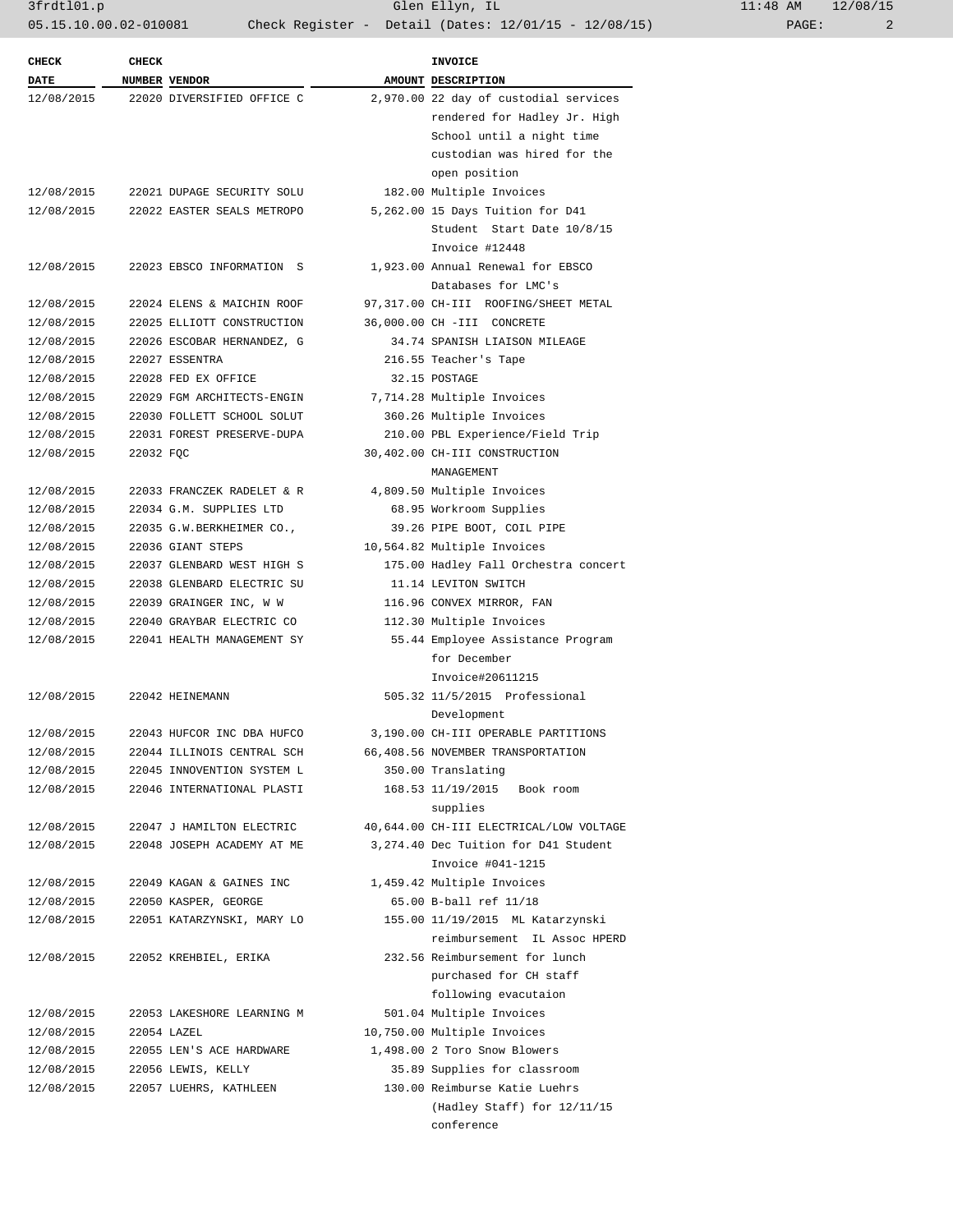| <b>CHECK</b> | <b>CHECK</b>  |                                    | <b>INVOICE</b>                                                |
|--------------|---------------|------------------------------------|---------------------------------------------------------------|
| <b>DATE</b>  | NUMBER VENDOR |                                    | AMOUNT DESCRIPTION                                            |
| 12/08/2015   |               | 22058 MACGILL & CO, WM V           | 376.45 Health office supplies                                 |
|              |               | 12/08/2015 22059 MACKOWIAK, DENISE | 27.80 Reimbursement of lunch for HA                           |
|              |               |                                    | office staff (11/16/15)                                       |
|              |               |                                    | following evacuation                                          |
| 12/08/2015   |               | 22060 MAXIM HEALTHCARE SER         | 1,044.00 Invoice #12933104-Z02                                |
|              |               |                                    | DOS-9/28, 9/29, 9/30, 10/1, 10/2/1                            |
|              |               |                                    | 5                                                             |
| 12/08/2015   |               | 22061 MCHENRY GLASS & MIRR         | 28,413.00 CH-III ALUM/GLASS/GLAZING                           |
| 12/08/2015   |               | 22062 MENARDS                      | 269.00 ALUM WELLBOX                                           |
| 12/08/2015   |               | 22063 METRO PROFESSIONAL P         | 3,906.84 Multiple Invoices                                    |
| 12/08/2015   |               | 22064 MIDAMERICAN ENERGY           | 28,332.03 Multiple Invoices                                   |
| 12/08/2015   |               | 22065 NELSON FIRE PROTECTI         | 9,954.00 CH-III FIRE PROTECTION                               |
| 12/08/2015   |               | 22066 NGO, ANDY                    | 50.00 Translating                                             |
| 12/08/2015   |               | 22067 NORTHERN ILLINOIS GA         | 2,651.29 Multiple Invoices                                    |
| 12/08/2015   |               | 22070 OFFICE DEPOT                 | 2,140.31 Multiple Invoices                                    |
| 12/08/2015   |               | 22072 OLIVE GROVE LANDSCAP         | 22,475.00 Multiple Invoices                                   |
| 12/08/2015   |               | 22073 OMNI CHEER                   | 173.13 Bows & Shorts for Hadley                               |
|              |               |                                    | Cheer                                                         |
| 12/08/2015   |               | 22074 OVERDRIVE                    | 3,000.00 Subscription to OverDrive                            |
|              |               |                                    | ebook platform                                                |
| 12/08/2015   |               | 22075 PARKLAND PREPARATORY         | 11,845.80 Nov Tuition for 4 D41                               |
|              |               |                                    | Students Invoice #1309                                        |
| 12/08/2015   |               | 22076 PEOT, DEBORAH                | 125.00 Solo & ensemble payment for                            |
|              |               |                                    | judges                                                        |
| 12/08/2015   |               | 22077 PEPPERS, BOB                 | 65.00 B-ball ref 11/18                                        |
| 12/08/2015   |               | 22078 PEPPER, J W & SONS           | 44.99 Solfege Posters for Classroom                           |
| 12/08/2015   |               | 22079 PEREZCHICA, FABIOLA          | 125.00 Translating for families                               |
| 12/08/2015   |               | 22080 PINDAR, BRIAN                | 82.25 Classroom Supplies                                      |
| 12/08/2015   |               | 22081 POLAR ELECTRO                | 3,550.50 Polar: Polar H7 Sensors &                            |
|              |               |                                    | Straps & Cases for Hadley                                     |
| 12/08/2015   |               | 22082 POLENDER, WES                | 65.00 B-ball ref 12/3                                         |
| 12/08/2015   |               | 22083 POTOWSKI, KIM                | 500.00 Presentation for Bilingual                             |
|              |               |                                    | Families                                                      |
| 12/08/2015   |               | 22084 PPG ARCHITECTURAL FI         | 81.38 PAINT                                                   |
| 12/08/2015   |               | 22085 PROVIDASTAFF LLC             | 4,005.00 Multiple Invoices                                    |
| 12/08/2015   |               | 22086 QUINLAN & FABISH MUS         | 3,532.67 Multiple Invoices                                    |
| 12/08/2015   |               | 22087 R B CONSTRUCTION             | 34,200.00 CH-III CARPENTRY/DRYWALL                            |
| 12/08/2015   |               | 22088 RAMCORP INC                  | 108,000.00 CH-III MASONRY                                     |
| 12/08/2015   |               | 22089 READYREFRESH BY NEST         | 193.90 Multiple Invoices                                      |
| 12/08/2015   |               | 22090 REGIONAL TRUCK EQUIP         | 149.06 BLADE GUIDE ASSEMBLY, HOSE                             |
| 12/08/2015   |               | 22091 ROBINSON, ANGELA             | 525.00 2016 Comprehensive Literacy &                          |
|              |               |                                    | Illinois Reading Recovery                                     |
|              |               |                                    | Conference for Annie Robinson                                 |
|              |               |                                    |                                                               |
| 12/08/2015   |               | 22092 ROSCOE CO                    | 316.62 Multiple Invoices<br>184.12 Snacks for Pre-k at Forest |
| 12/08/2015   |               | 22093 SAM'S CLUB                   |                                                               |
|              |               |                                    | Glen                                                          |
| 12/08/2015   |               | 22094 SCARCE                       | 150.00 SCARCE Educational Program on                          |
|              |               |                                    | 1/7/16                                                        |
| 12/08/2015   |               | 22095 SCHOOL LIBRARY JOURN         | 168.98 Multiple Invoices                                      |
| 12/08/2015   |               | 22096 SCHOOL SPECIALTY             | 795.38 Multiple Invoices                                      |
| 12/08/2015   |               | 22097 SEPTRAN INC                  | 2,027.12 Transportation for D41                               |
|              |               |                                    | Student - Invoice # 050-082                                   |
|              |               |                                    | SEPTRAN Aurora - Easter Seals                                 |
| 12/08/2015   |               | 22098 SHAW MEDIA                   | 292.20 Legal notice - Truth in                                |
|              |               |                                    | Taxation Invoice                                              |
|              |               |                                    | #1115100703611/2015                                           |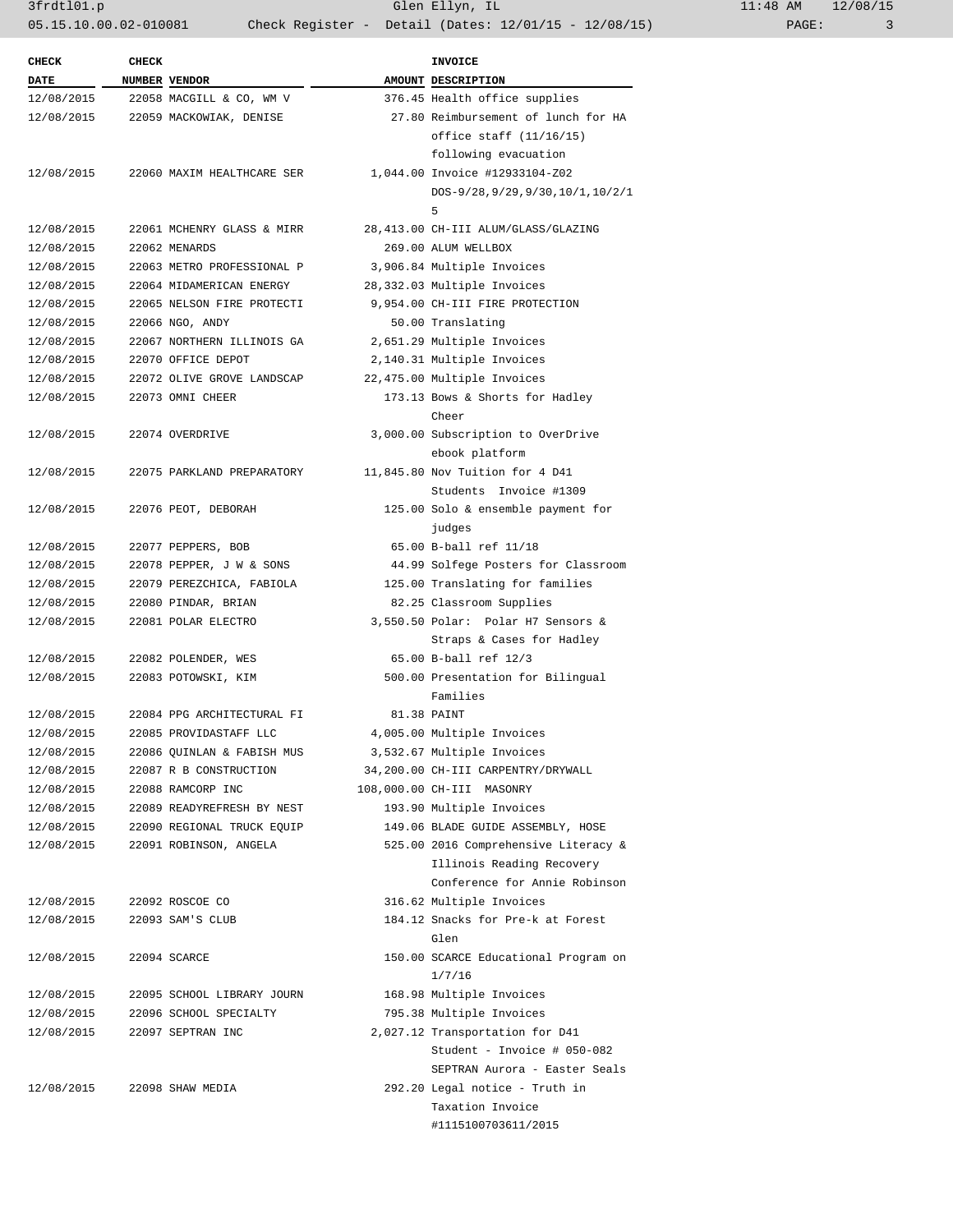| <b>CHECK</b>                  | <b>CHECK</b> |                            | INVOICE                                          |
|-------------------------------|--------------|----------------------------|--------------------------------------------------|
| <b>DATE</b>                   |              | NUMBER VENDOR              | AMOUNT DESCRIPTION                               |
| 12/08/2015                    |              | 22099 SHEA, TERESA         | 130.00 Reimburse Teresa Shea (Hadley             |
|                               |              |                            | Staff) for Dec 11, 2015                          |
|                               |              |                            | Bilingual conference.                            |
| 12/08/2015                    |              | 22100 SHUMATE, HILLARY     | 130.00 Reimburse Hillary Shumate                 |
|                               |              |                            | (Hadley Staff) for                               |
|                               |              |                            | registration for 12/11/ 15                       |
|                               |              |                            | Bilingual Conference.                            |
| 12/08/2015                    |              | 22101 SIECK, KYLE          | 41.93 Reimburse Kyle Sieck (Hadley               |
|                               |              |                            | Staff) for Guidance Counselor                    |
|                               |              |                            | materials                                        |
| 12/08/2015                    |              | 22102 SIGN IDENTITY        | 124.00 REFLECTIVE LETTERS PARKING                |
|                               |              |                            | SIGN                                             |
| 12/08/2015                    |              | 22103 SIMPLEX GRINNELL     | 701.00 AL SERV CALL                              |
| 12/08/2015                    |              | 22104 SOUND INC            | 169.00 FG SERV CALL                              |
| 12/08/2015                    |              | 22105 SOUTH SIDE CONTROL S | 349.13 ACTUATOR                                  |
| 12/08/2015                    |              | 22106 STAPLES ADVANTAGE    | 583.64 Multiple Invoices                         |
|                               |              | 22107 STEEL MANAGEMENT     |                                                  |
| 12/08/2015                    |              |                            | 10,300.00 Multiple Invoices                      |
| 12/08/2015                    |              | 22108 SWATEK, LAURIE       | 202.91 Classroom Supplies                        |
| 12/08/2015                    |              | 22109 SZAJKOVICS, SAM      | 57.00 Reimburse Sam Szajkovics for               |
|                               |              |                            | PE supplies purchased for                        |
|                               |              |                            | Hadley.                                          |
| 12/08/2015                    |              | 22110 THE MARKERBOARD PEOP | 112.50 Dry Erase Boards for Hadley               |
|                               |              |                            | Students                                         |
| 12/08/2015                    |              | 22112 TIGERDIRECT.COM      | 42,026.79 Multiple Invoices                      |
| 12/08/2015                    |              | 22113 UNITED STATES POSTAL | 700.00 BRM Annual maintenance Permit<br>#1011001 |
| 12/08/2015                    |              | 22114 URBANOWICZ, LYNNEA   | 20.00 Subscription registration for              |
|                               |              |                            | 2016 Bluestem and Monarch                        |
|                               |              |                            | Award program for Benjamin                       |
|                               |              |                            | Franklin.                                        |
| 12/08/2015                    |              | 22115 US GAMES INC         | 841.04 Multiple Invoices                         |
| 12/08/2015                    |              | 22116 VERIZON WIRELESS     | 593.20 CELL PHONES 10/27-11/26                   |
| 12/08/2015                    |              | 22117 WASTE MANAGEMENT WES | 3,025.19 DECEMBER DISP                           |
| 12/08/2015                    |              |                            |                                                  |
|                               |              | 22118 WEST MUSIC CO        | 28.95 Learning Through Music Vol.1               |
|                               |              |                            | By Kathleen Coleman & Deborah                    |
|                               |              |                            | Dacus 53 pages Spiral Bound                      |
| 12/08/2015                    |              | 22119 WILSON LANGUAGE TRAI | 176.59 Multiple Invoices                         |
| 12/08/2015                    |              | 22120 WINKELMANN, DEREK    | 45.00 Reimburse Derek Winkelmann                 |
|                               |              |                            | (Hadley Staff) for PE                            |
|                               |              |                            | supplies purchased for                           |
|                               |              |                            | students.                                        |
| 12/08/2015                    |              | 22121 WM H SADLIER INC     | 73.09 Sadlier 6th grade Vocaublary               |
|                               |              |                            | Workbooks for Hadley students                    |
| 12/08/2015                    | 22122 WURTH  |                            | 123.41 SHELFREST                                 |
| 12/08/2015                    |              | 22123 ZANER-BLOSER         | 885.00 Zaner Bloser Handwriting                  |
|                               |              |                            | Materials                                        |
| 12/04/2015 201500330 REV TRAK |              |                            | 1,166.20 REV TRAK NOVEMBER                       |
|                               |              |                            |                                                  |